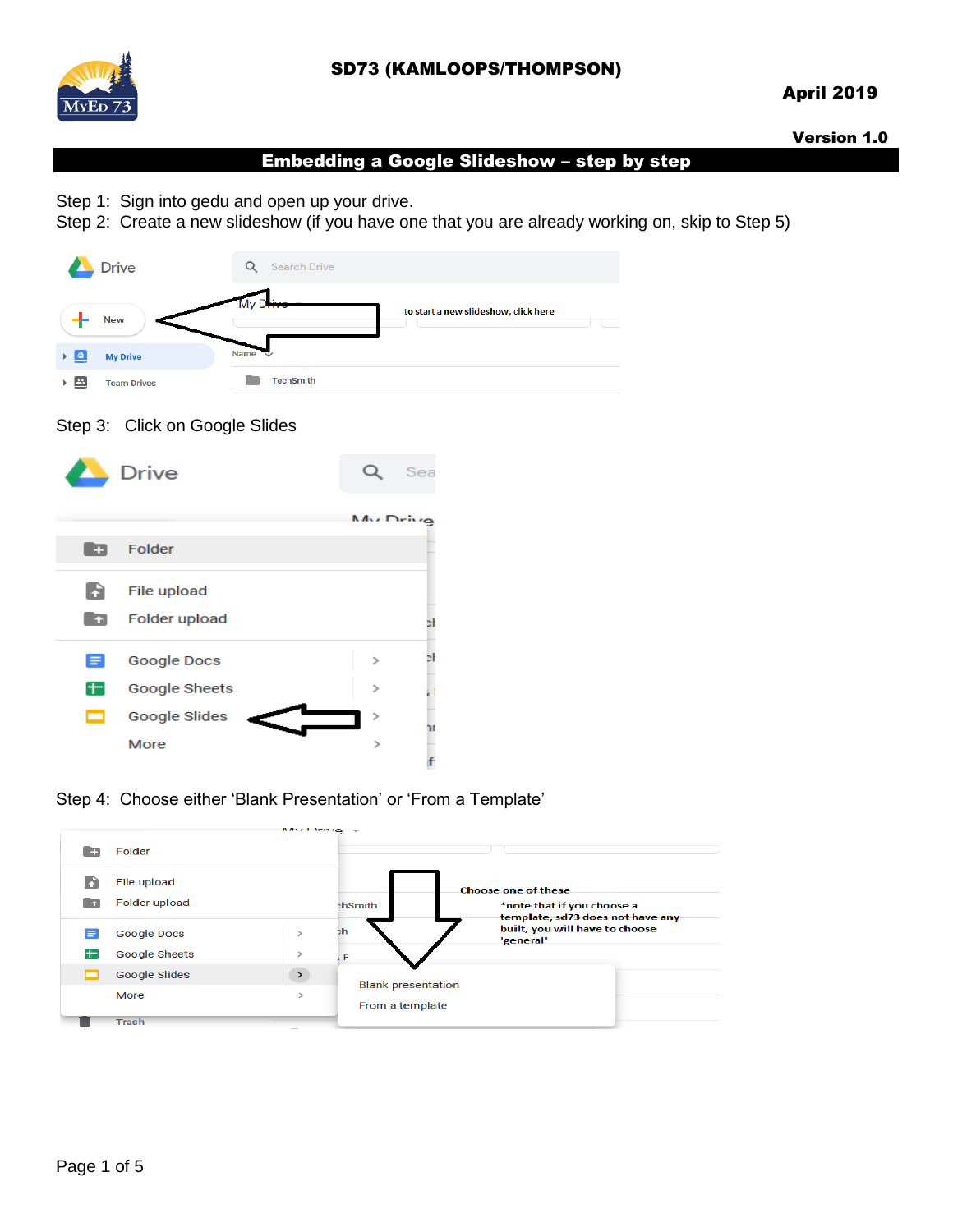

## SD73 (KAMLOOPS/THOMPSON)

## April 2019

#### Version 1.0

#### Embedding a Google Slideshow – step by step

#### Don't forget to title your slideshow!



Step 5: Now that you have your slideshow open (even if you don't have any content in the slideshow yet) you can embed it into your portfolio. Click on 'File'.and look for 'Publish to the Web'

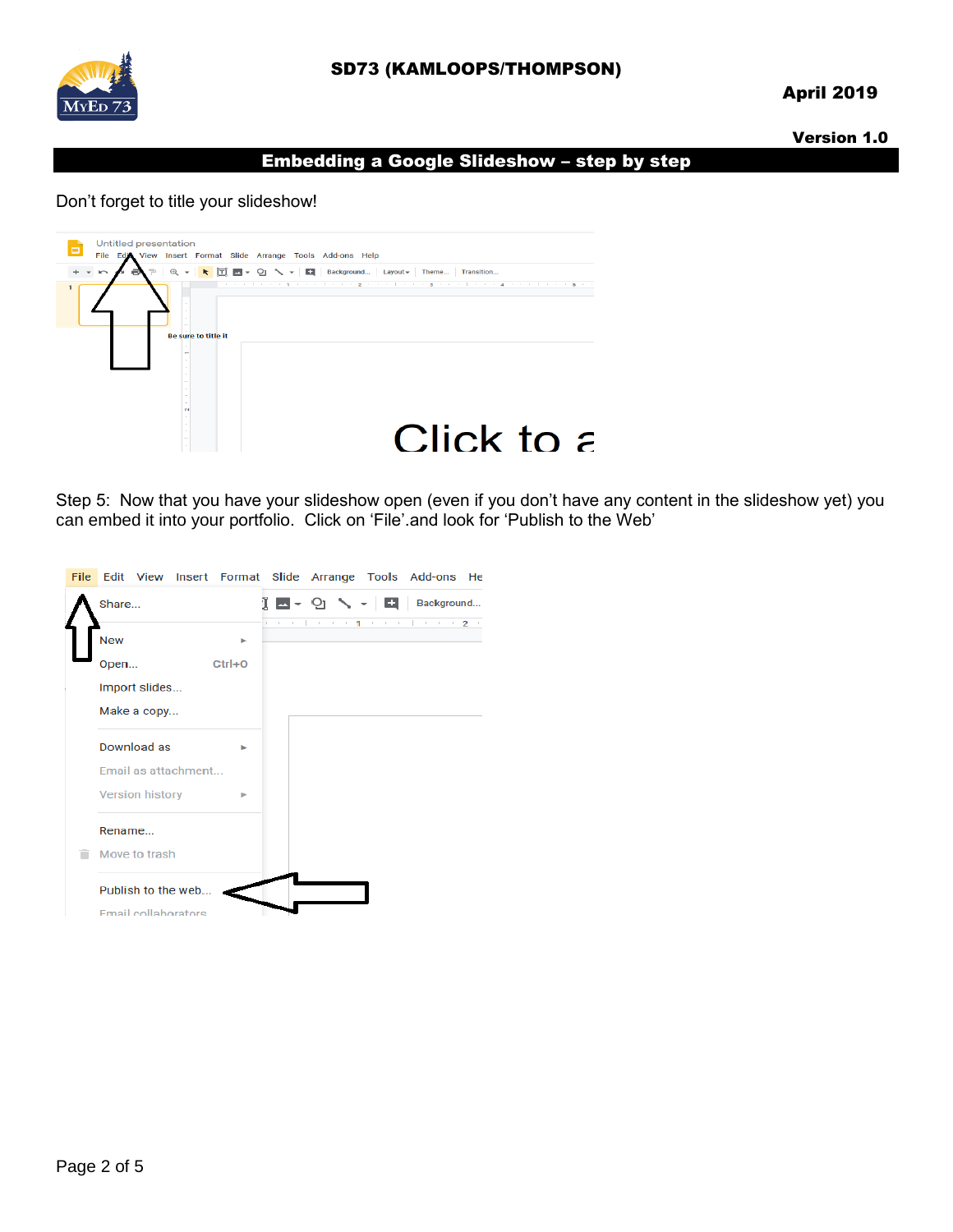

## April 2019

#### Version 1.0

# Embedding a Google Slideshow – step by step

Step 6: Once the pop up window opens, click on 'embed' in the middle.

| Publish to the web<br>$\times$                                                                                         |                                             |  |
|------------------------------------------------------------------------------------------------------------------------|---------------------------------------------|--|
| This document is not published to the web.                                                                             |                                             |  |
| Make your content visible to anyone by publishing it to the web. You can link to<br>or embed your document. Learn more |                                             |  |
| Link                                                                                                                   | Embed                                       |  |
| Auto-advance slides:                                                                                                   |                                             |  |
| every 3 seconds (default)                                                                                              |                                             |  |
|                                                                                                                        | Start slideshow as soon as the player loads |  |
| Restart the slideshow after the last slide                                                                             |                                             |  |
| <b>Publish</b>                                                                                                         |                                             |  |
| ▶ Published content & settings                                                                                         |                                             |  |

Step 7: Change the slide size to small and then click 'publish'.

| Publish to the web                                                               |                                                                                                | $\times$ |  |
|----------------------------------------------------------------------------------|------------------------------------------------------------------------------------------------|----------|--|
| This document is not published to the web.<br>or embed your document. Learn more | Make you conten visible to anyone by publishing it to the web. You can link to<br><b>Embed</b> |          |  |
| Small (480x299)<br>Medium (960x569)                                              | uto-advance slides:<br>every 3 seconds (default) -                                             |          |  |
| Large (1440x839)<br>Custom                                                       | is the player loads<br>er the last slide                                                       |          |  |
| <b>Publish</b>                                                                   |                                                                                                |          |  |
| ▶ Published content & settings                                                   |                                                                                                |          |  |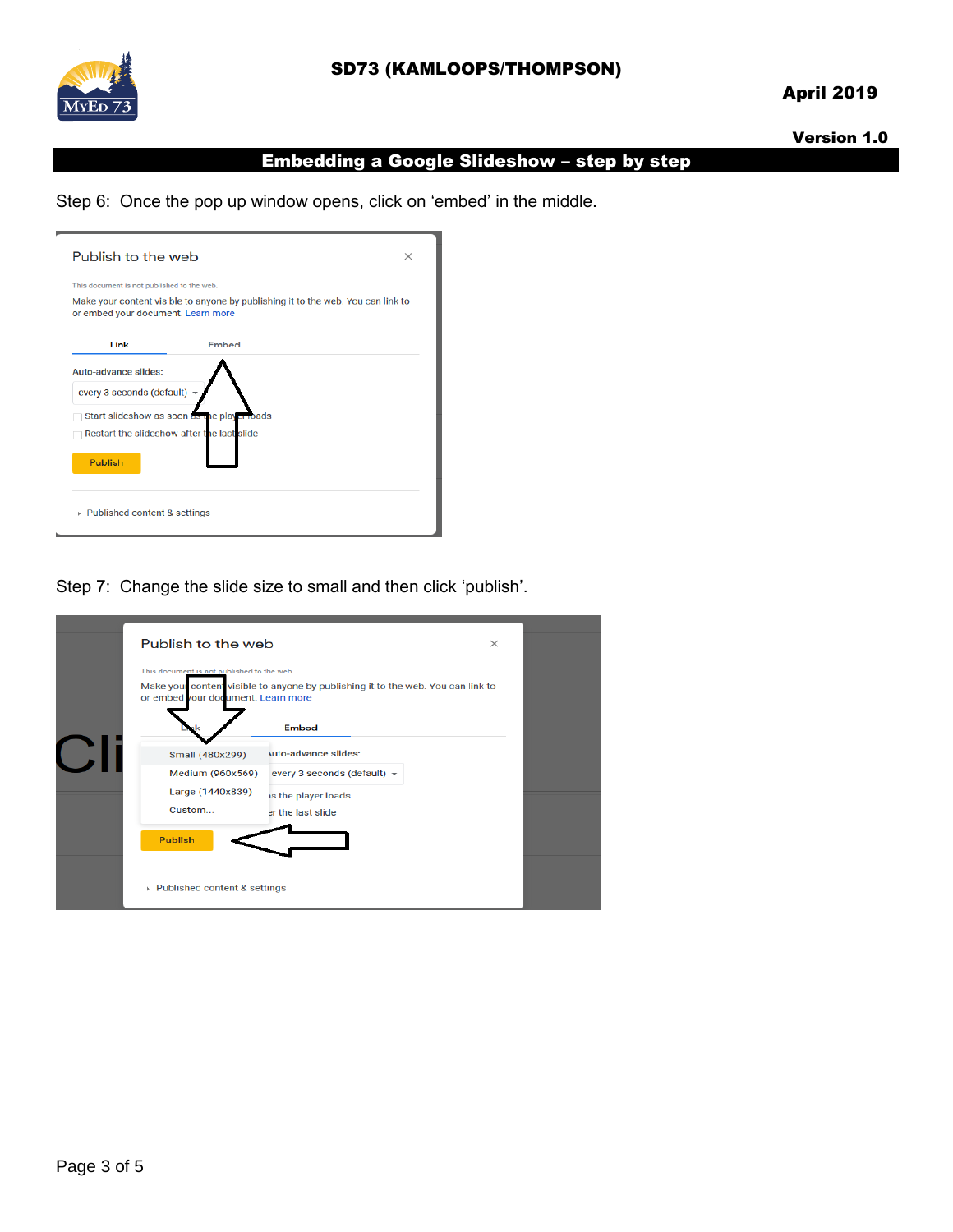

# SD73 (KAMLOOPS/THOMPSON)

## April 2019

#### Version 1.0

# Embedding a Google Slideshow – step by step

A message will pop up asking if you are sure. Click 'ok'.



Step 8: The code to copy will now be displayed. Copy it.

| Publish to the web<br>$\times$                                                                                                                                                                                        |                           |  |  |  |
|-----------------------------------------------------------------------------------------------------------------------------------------------------------------------------------------------------------------------|---------------------------|--|--|--|
| This document is published to the web.<br>Make your content visible to anyone by publishing it to the web. You can link to<br>or embed your document. Learn more                                                      |                           |  |  |  |
| Link                                                                                                                                                                                                                  | <b>Embed</b>              |  |  |  |
| Slide size:                                                                                                                                                                                                           | Auto-advance slides:      |  |  |  |
| Small (480x299) -                                                                                                                                                                                                     | every 3 seconds (default) |  |  |  |
| Start slideshow as soon as the player loads<br>Restart the slideshow after Press Ctrl+C to copy.                                                                                                                      |                           |  |  |  |
| q_PqtMU8y7jQZ1Ko364y1T21crjzdXqIIXWVcnlu/embed?start=false&<br>loop=false&delayms=3000" frameborder="0" width="480" height="299"<br>allowfullscreen="true" mozallowfullscreen="true"<br>webkitallowfullscreen="true"> |                           |  |  |  |
| Published                                                                                                                                                                                                             |                           |  |  |  |
| ▶ Published content & settings                                                                                                                                                                                        |                           |  |  |  |